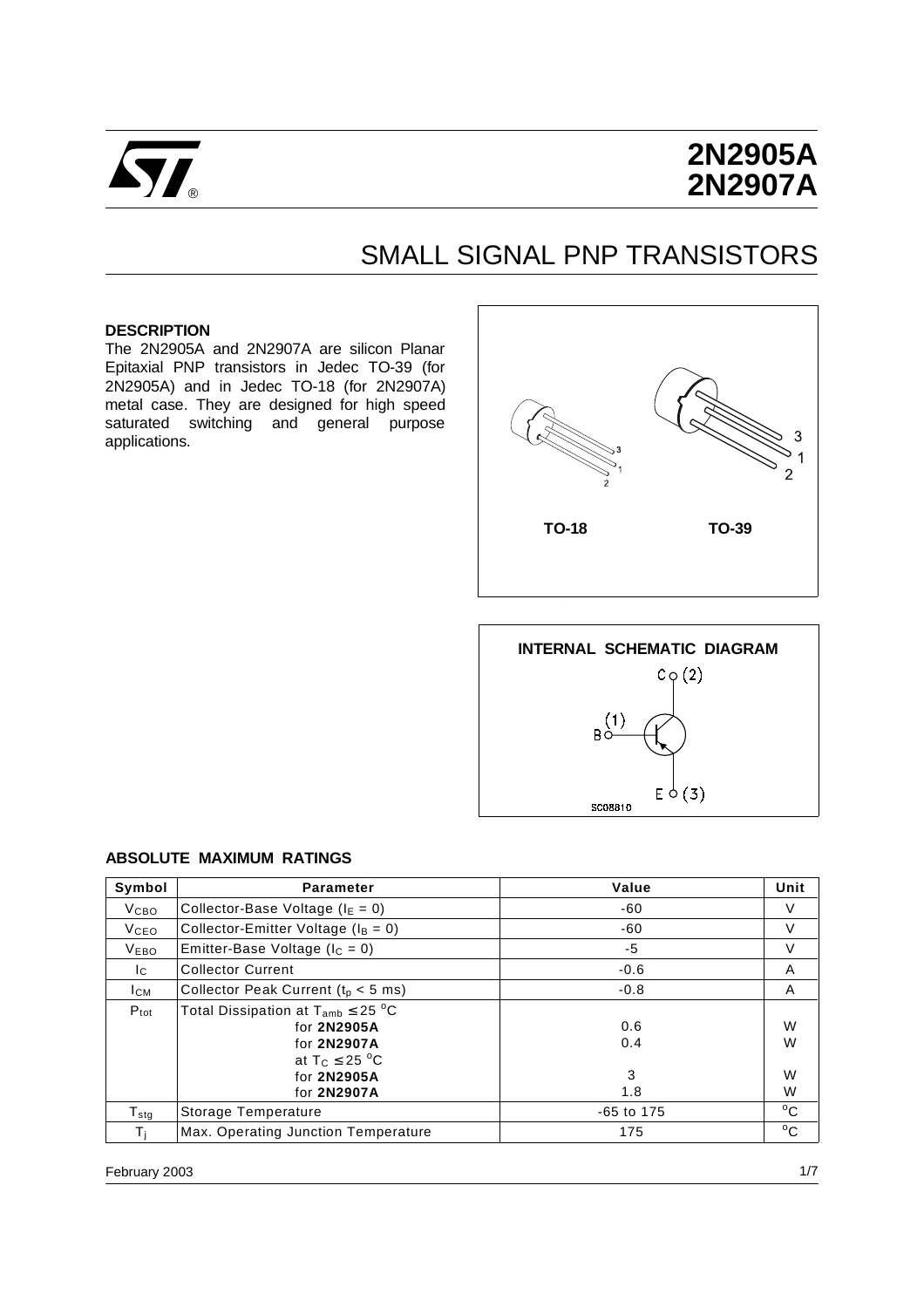### **THERMAL DATA**

|             |                                     |     | TO-39 | <b>TO-18</b> |                |
|-------------|-------------------------------------|-----|-------|--------------|----------------|
| $Rthi-case$ | Thermal Resistance Junction-Case    | Max | 50    | 83.3         | $\rm ^{o}C/W$  |
| $Rthi-amb$  | Thermal Resistance Junction-Ambient | Max | 250   | 375          | $^{\circ}$ C/W |

#### **ELECTRICAL CHARACTERISTICS**  $(T_{\text{case}} = 25 \text{ °C}$  unless otherwise specified)

| Symbol             | <b>Parameter</b>                                      | <b>Test Conditions</b>                                                                                                                                                                     | Min.                          | Typ. | Max.             | Unit        |
|--------------------|-------------------------------------------------------|--------------------------------------------------------------------------------------------------------------------------------------------------------------------------------------------|-------------------------------|------|------------------|-------------|
| I <sub>CBO</sub>   | <b>Collector Cut-off</b><br>Current ( $I_E = 0$ )     | $V_{CB} = -50 V$<br>$V_{CB} = -50 \text{ V}$ T <sub>i</sub> = 150 °C                                                                                                                       |                               |      | $-10$<br>$-10$   | nA<br>μA    |
| $lc$ <sub>EX</sub> | Collector Cut-off<br>Current ( $V_{BE} = 0.5V$ )      | $V_{CF} = -30 V$                                                                                                                                                                           |                               |      | -50              | nA          |
| $I_{BEX}$          | <b>Base Cut-off Current</b><br>$(V_{BE} = 0.5V)$      | $V_{CE} = -30 V$                                                                                                                                                                           |                               |      | $-50$            | nA          |
| $V_{(BR)CBO}$      | Collector-Base<br>Breakdown Voltage<br>$(I_E = 0)$    | $I_C = -10 \mu A$                                                                                                                                                                          | -60                           |      |                  | V           |
| $V_{(BR)CEO*}$     | Collector-Emitter<br>Breakdown Voltage<br>$(I_B = 0)$ | $IC = -10 mA$                                                                                                                                                                              | -60                           |      |                  | V           |
| $V_{(BR)EBO}$      | Emitter-Base<br>Breakdown Voltage<br>$(lC = 0)$       | $I_E = -10 \mu A$                                                                                                                                                                          | -5                            |      |                  | $\vee$      |
| $VCE(sat)$ *       | Collector-Emitter<br><b>Saturation Voltage</b>        | $I_C = -150$ mA<br>$I_B = -15$ mA<br>$I_C = -500$ mA<br>$I_B = -50$ mA                                                                                                                     |                               |      | $-0.4$<br>$-1.6$ | $\vee$<br>V |
| $V_{BE(sat)}*$     | Base-Emitter<br><b>Saturation Voltage</b>             | $I_C = -150$ mA<br>$I_B = -15$ mA<br>$I_C = -500$ mA<br>$I_B = -50$ mA                                                                                                                     |                               |      | $-1.3$<br>$-2.6$ | $\vee$<br>V |
| $h_{FE}$           | <b>DC Current Gain</b>                                | $V_{CE} = -10 V$<br>$I_C = -0.1$ mA<br>$V_{CE} = -10 V$<br>$c = -1$ mA<br>$V_{CE} = -10 V$<br>$I_C = -10$ mA<br>$I_C = -150$ mA<br>$V_{CE} = -10 V$<br>$V_{CE} = -10 V$<br>$I_C = -500$ mA | 75<br>100<br>100<br>100<br>50 |      | 300              |             |
| $f_{\mathsf{T}}$   | <b>Transition Frequency</b>                           | $V_{CE} = -20 V$<br>$f = 100$ MHz<br>$I_{C} = -50$ mA                                                                                                                                      | 200                           |      |                  | MHz         |
| C <sub>EBO</sub>   | <b>Emitter-Base</b><br>Capacitance                    | $V_{EB} = -2 V$ f = 1MHz<br>$I_C = 0$                                                                                                                                                      |                               |      | 30               | рF          |
| Ссво               | Collector-Base<br>Capacitance                         | $I_E = 0$ $V_{CB} = -10$ V $f = 1$ MHz                                                                                                                                                     |                               |      | 8                | рF          |
| $t_d**$            | Delay Time                                            | $V_{CC} = -30 V$<br>$I_C = -150$ mA<br>$I_{B1} = -15$ mA                                                                                                                                   |                               |      | 10               | ns          |
| $t_{r}$ **         | Rise Time                                             | $V_{CC} = -30 V$<br>$I_c = -150$ mA<br>$I_{B1} = -15$ mA                                                                                                                                   |                               |      | 40               | ns          |
| $t_s**$            | Storage Time                                          | $V_{CC} = -6 V$<br>$c = -150$ mA<br>$I_{B1} = -I_{B2} = -15$ mA                                                                                                                            |                               |      | 80               | ns          |
| $t_f**$            | <b>Fall Time</b>                                      | $V_{CC} = -6 V$<br>$IC = -150$ mA<br>$I_{B1} = -I_{B2} = -15$ mA                                                                                                                           |                               |      | 30               | ns          |
| $t_{on}$ **        | Turn-on Time                                          | $I_C = -150$ mA<br>$V_{CC} = -30 V$<br>$I_{B1} = -15$ mA                                                                                                                                   |                               |      | 45               | ns          |
| $t_{off}$ **       | <b>Turn-off Time</b>                                  | $V_{CC} = -6 V$<br>$I_c = -150$ mA<br>$I_{B1} = -I_{B2} = -15$ mA                                                                                                                          |                               |      | 100              | ns          |

 $\sqrt{M}$ 

\* Pulsed: Pulse duration = 300  $\mu$ s, duty cycle  $\leq$  1 %

\*\* See test circuit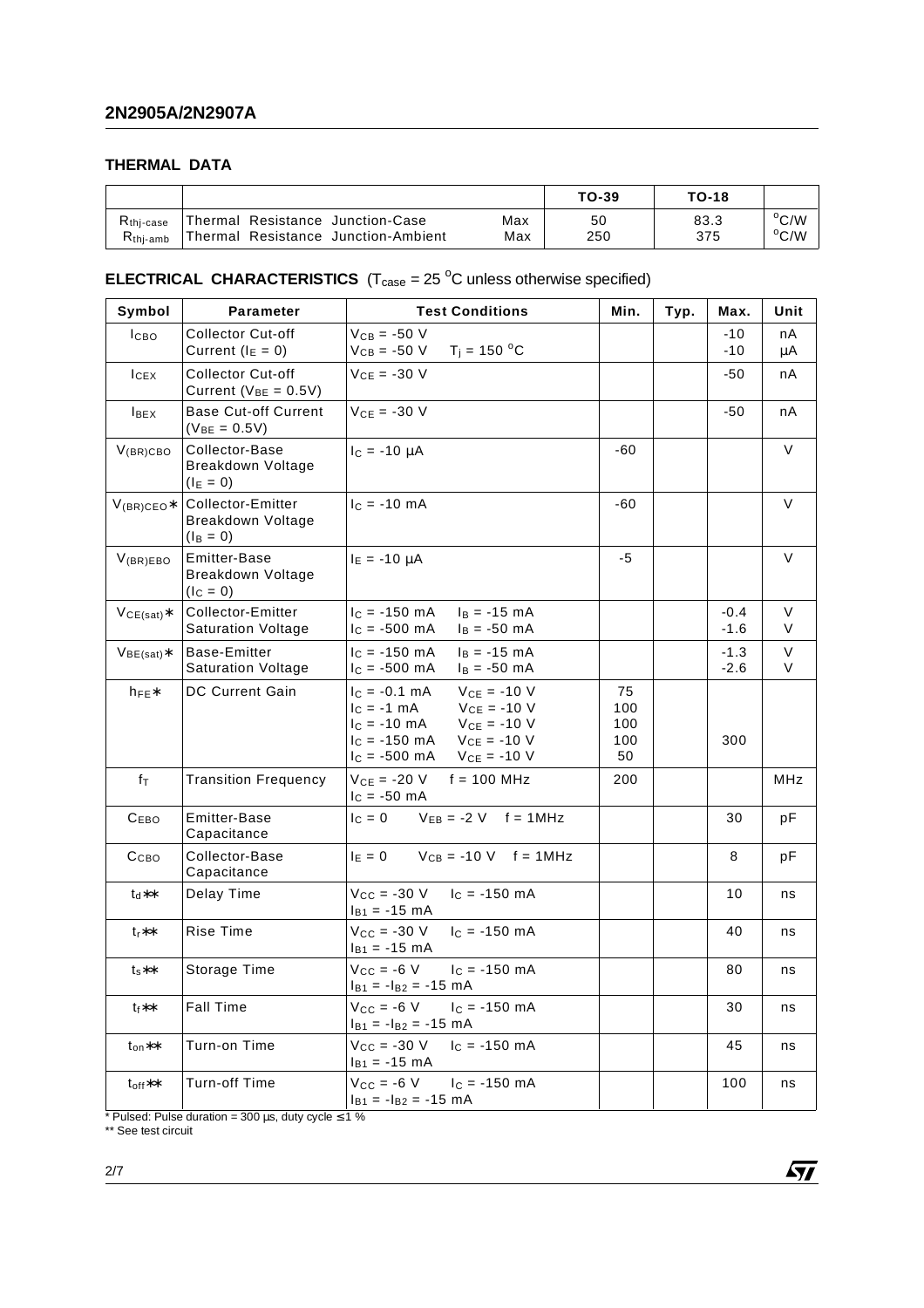

Collector Base and Emitter-base capacitances. Switching Characteristics.



Normalized DC Current Gain. **Collector Emitter Saturation Voltage.** 



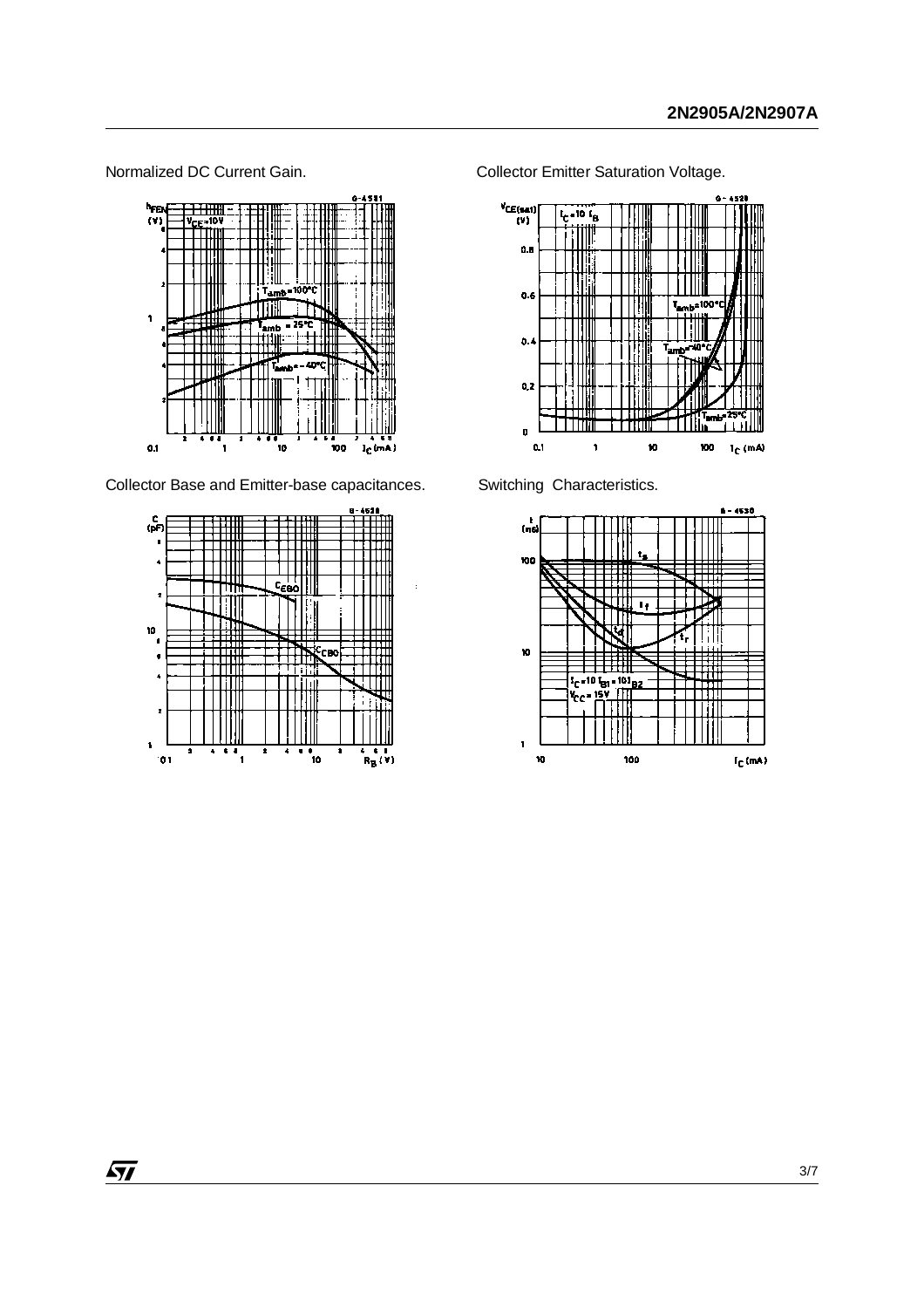### **2N2905A/2N2907A**

Test Circuit for ton, tr, td.



Test Circuit for toff, to, tf.



 $\sqrt{27}$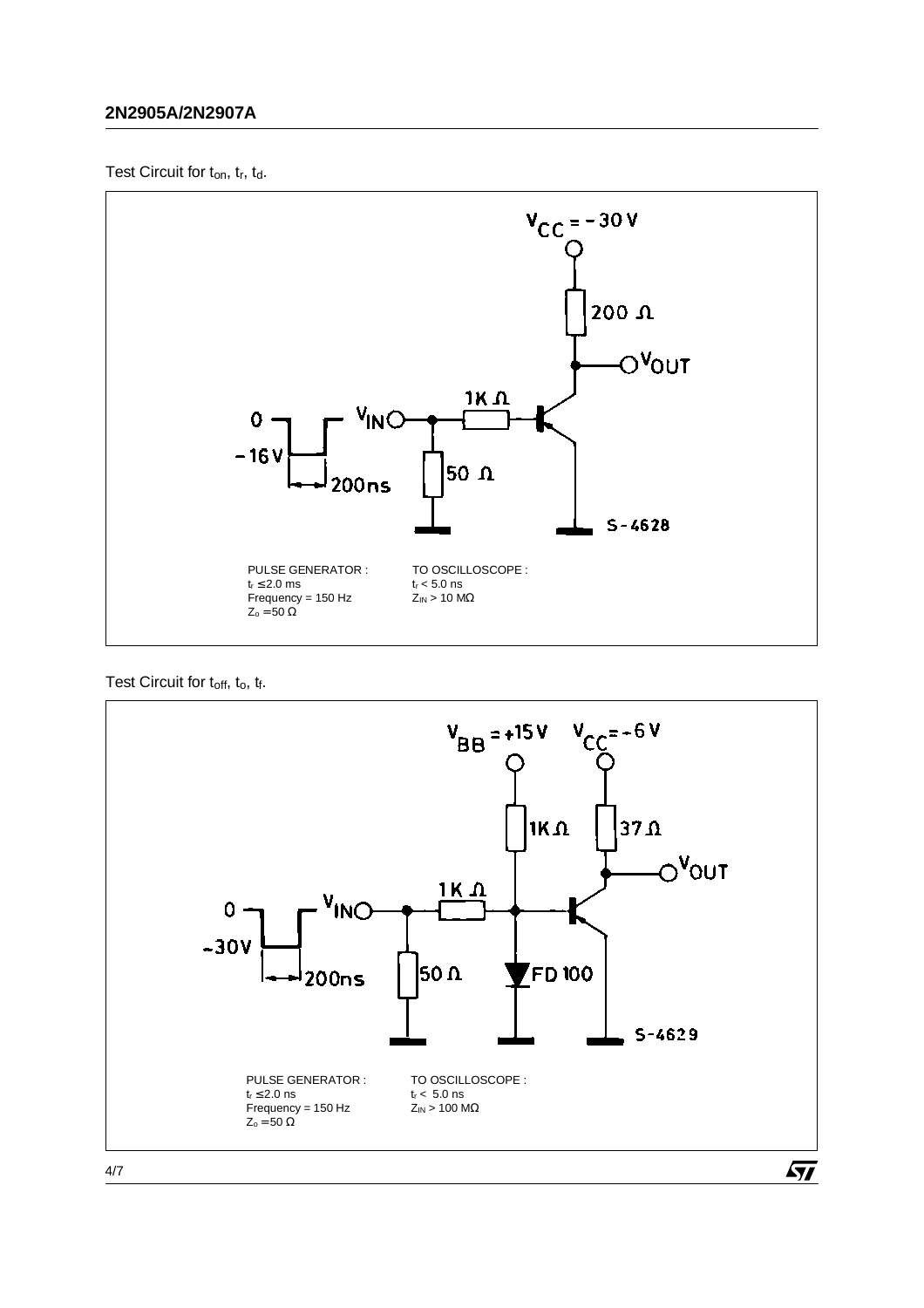| DIM.        | mm           |      |       | inch         |       |       |  |
|-------------|--------------|------|-------|--------------|-------|-------|--|
|             | MIN.         | TYP. | MAX.  | MIN.         | TYP.  | MAX.  |  |
| $\mathsf A$ |              | 12.7 |       |              | 0.500 |       |  |
| B           |              |      | 0.49  |              |       | 0.019 |  |
| D           |              |      | 5.3   |              |       | 0.208 |  |
| $\mathsf E$ |              |      | 4.9   |              |       | 0.193 |  |
| $\mathsf F$ |              |      | 5.8   |              |       | 0.228 |  |
| G           | 2.54         |      |       | 0.100        |       |       |  |
| H           |              |      | $1.2$ |              |       | 0.047 |  |
| $\mathsf I$ |              |      | 1.16  |              |       | 0.045 |  |
| L           | $45^{\circ}$ |      |       | $45^{\circ}$ |       |       |  |



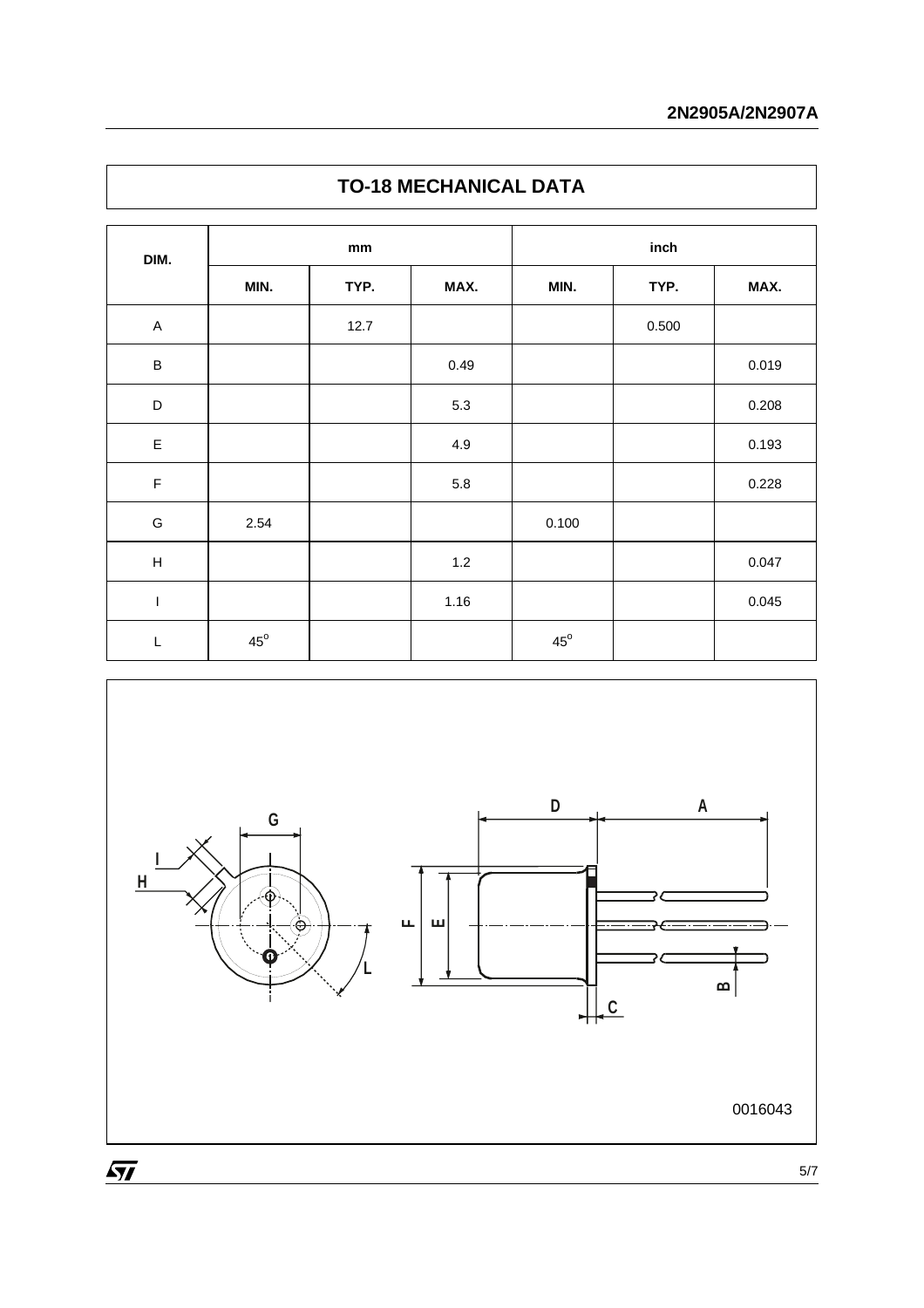## **2N2905A/2N2907A**

| DIM.        | mm   |      |         | inch                |      |       |
|-------------|------|------|---------|---------------------|------|-------|
|             | MIN. | TYP. | MAX.    | MIN.                | TYP. | MAX.  |
| $\mathsf A$ | 12.7 |      |         | 0.500               |      |       |
| $\sf B$     |      |      | 0.49    |                     |      | 0.019 |
| D           |      |      | $6.6\,$ |                     |      | 0.260 |
| $\mathsf E$ |      |      | $8.5\,$ |                     |      | 0.334 |
| $\mathsf F$ |      |      | 9.4     |                     |      | 0.370 |
| G           | 5.08 |      |         | 0.200               |      |       |
| $\sf H$     |      |      | $1.2$   |                     |      | 0.047 |
| $\mathsf I$ |      |      | $0.9\,$ |                     |      | 0.035 |
| L           |      |      |         | $45^{\circ}$ (typ.) |      |       |





6/7